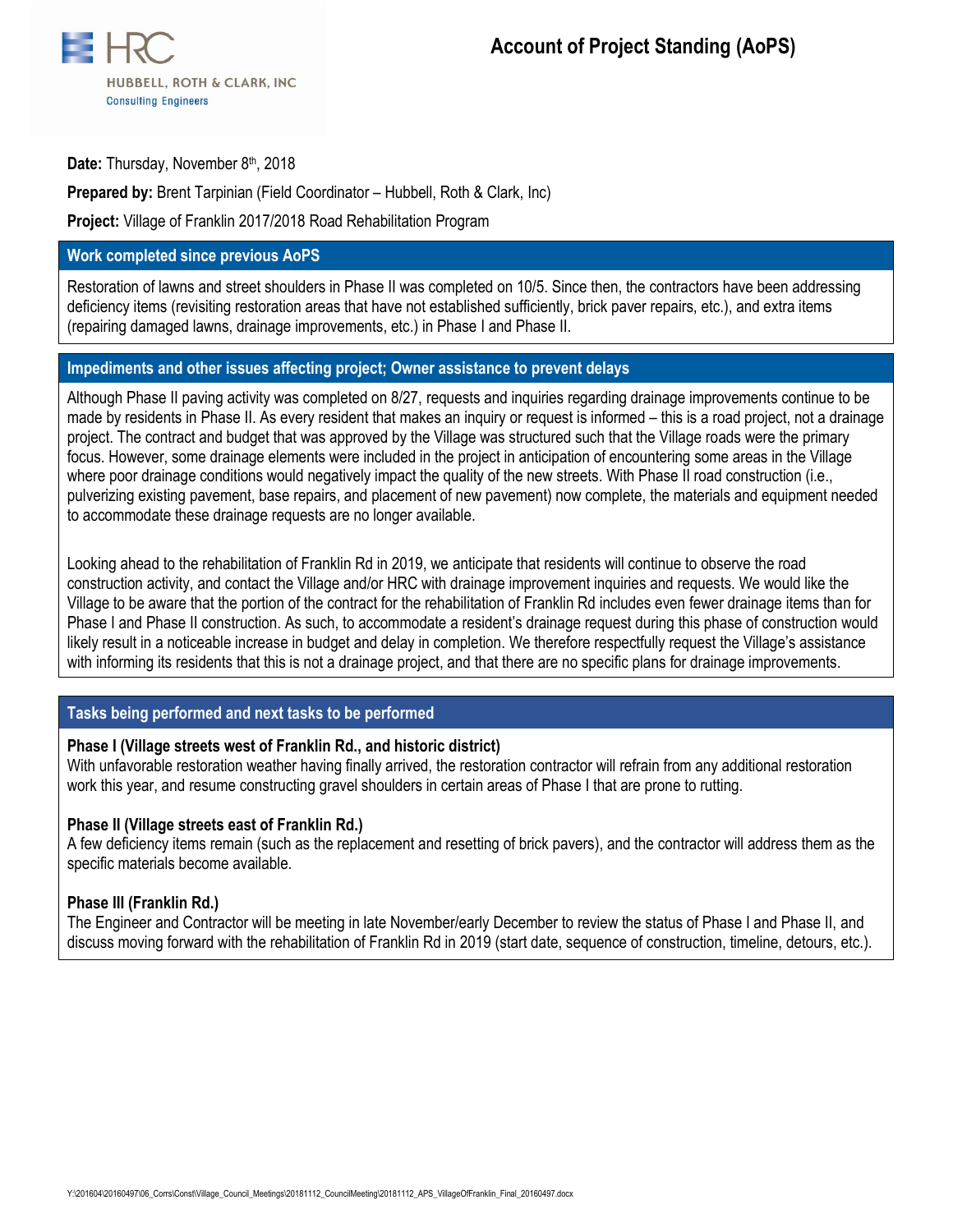

| <b>Financial Status</b>                                                      |                |
|------------------------------------------------------------------------------|----------------|
| Phase I (Village streets west of Franklin Rd, and historic district streets) |                |
| <b>Original Contract Amount:</b>                                             | \$4,722,105.00 |
| Change Order No.1 (Phase I):                                                 | \$108,455.93   |
| Change Order No.2 (Phase I):                                                 | \$12,462.00    |
| <b>Revised Contract Amount:</b>                                              | \$4,843,022.93 |
| Phase II (Village streets east of Franklin Rd):                              |                |
| <b>Original Contract Amount:</b>                                             | \$6,102,225.00 |
| Change Order No.3 (Phase II):                                                | \$30,850.00    |
| Change Order No.4 (Phase II):                                                | \$20,460.00    |
| <b>Revised Contract Amount:</b>                                              | \$6,153,535.00 |
| Alternate Bid (Franklin Rd):                                                 |                |
| Division I - Southern Village Limits to 13 Mile Rd:                          |                |
| <b>Original Contract Amount:</b>                                             | \$377,920.75   |
| Change Order No.5 (Approved):                                                | (\$5,787.00)   |
| <b>Revised Contract Amount:</b>                                              | \$372,133.75   |
| Division II - 13 Mile Rd to Scenic Dr:                                       |                |
| <b>Original Contract Amount:</b>                                             | \$157,361.65   |
| Change Order No.6 (On Hold):                                                 | \$38,161.90    |
| <b>Revised Contract Amount:</b>                                              | \$195,523.55   |
| Division III - Scenic Dr to 14 Mile Rd:                                      |                |
| <b>Original Contract Amount:</b>                                             | \$166,202.60   |
| Change Order No.7 (On Hold):                                                 | \$39,461.10    |
| <b>Revised Contract Amount:</b>                                              | \$205,663.70   |
| Alternate Bid (Franklin Rd) Summary, All Divisions:                          |                |
| Original Contract Amount (Division I + Division II + Division III):          | \$701,485.00   |
| Change Orders (Change Order 5 + Change Order 6 + Change Order 7):            | \$71,836.00    |
| Revised Contract Amount (Division I + Division II + Division III):           | \$773,321.00   |